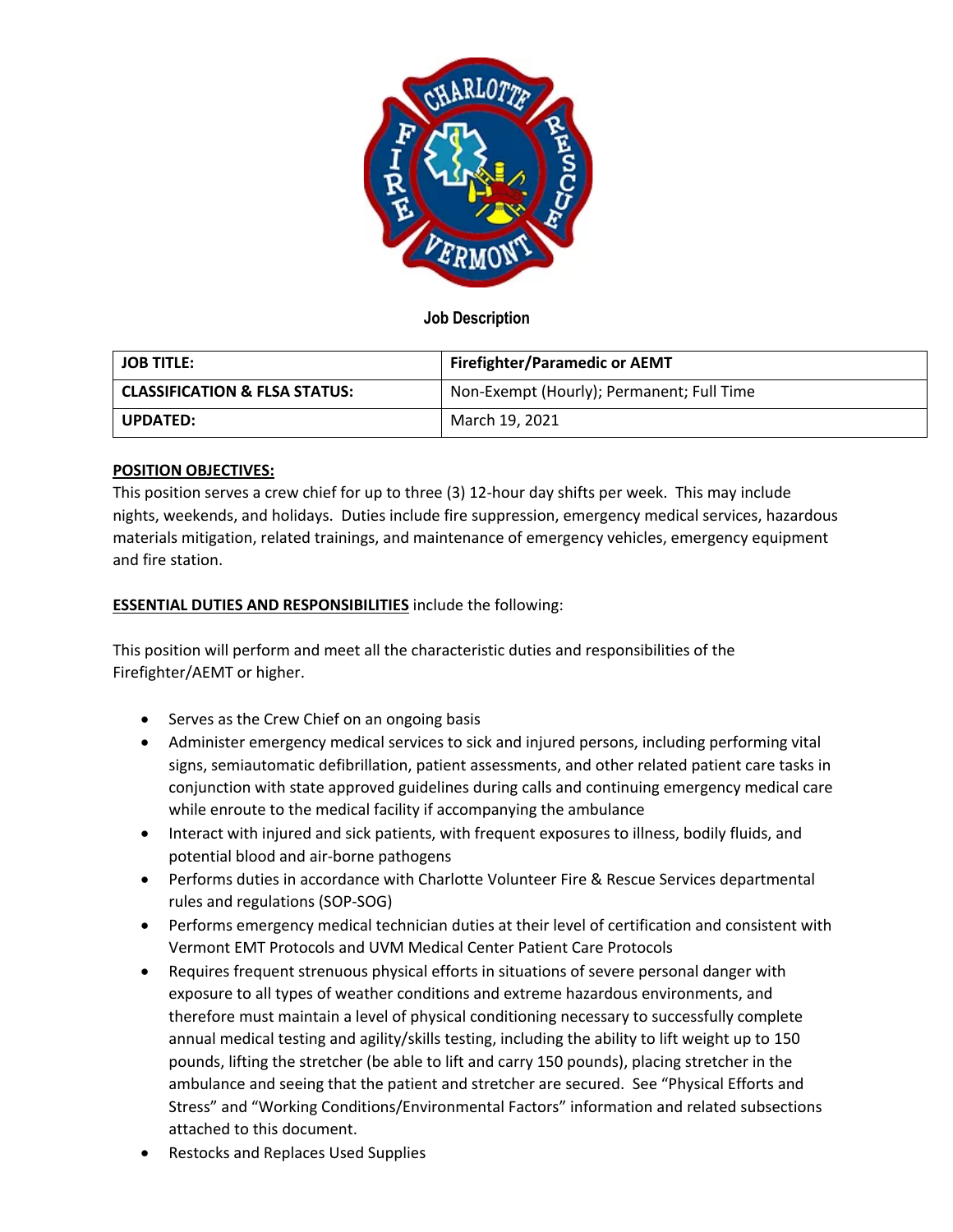- Cleans all equipment following appropriate disinfecting procedures
- Perform daily emergency apparatus and equipment inspections to ensure proper service of all equipment, including minor maintenance and repairs, and apparatus and equipment tests
- Conduct daily routine station maintenance in accordance with established schedule
- Performs in depth monthly documented ambulance inspections in accordance with Vermont EMS Rules.
- Participates in assuring that station office, meeting areas, living space, ambulance bays and laundry room are always neat and clean.
- Orders station and medical supplies as needed.
- Perform interior firefighting activities utilizing fire hoses heavy stream appliances, extinguishers, and ladders, ventilates burning buildings
- Wear and use Self Contained Breathing apparatus to enter extremely hazardous environments, and perform search and rescue procedures to evacuate and rescue persons in danger
- Operate all emergency equipment to include fire engines, ambulance, and specialized rescue equipment
- Perform hazardous materials mitigation to the certified operations level
- Perform specialized rescue, as programs are implemented
- Attend Department training programs, other continuing education, and refresher training programs as required by employers, medical control, licensing or certifying agencies. May instruct be asked to provide instruction by supervisors at such trainings.
- Maintain positive public relations while participating in conducting prevention programs and other related educational activities
- Make frequent contact with general public, municipal emergency service agencies and other private agencies when responding to fire and emergency medical incidents
- May be involved in activities on a routine basis where patient medical information and other information is sensitive in nature and must be kept confidential
- Assists with community outreach program that can be used in schools and in the community to enhance understanding of the values and goals of the Rescue Service and promotes understanding of the challenges facing the Rescue Services.
- With the Rescue Officers and Training Officer assures that proper orientation is provided for new staff
- Occasionally serve in a leadership role on scene until department officers arrive
- Other duties as assigned

## **SUPERVISION RECEIVED**

Reports to, evaluated by, and receives direction from Deputy Chief.

## **SUPERVISORY RESPONSIBILITIES:**

This not a supervisory role.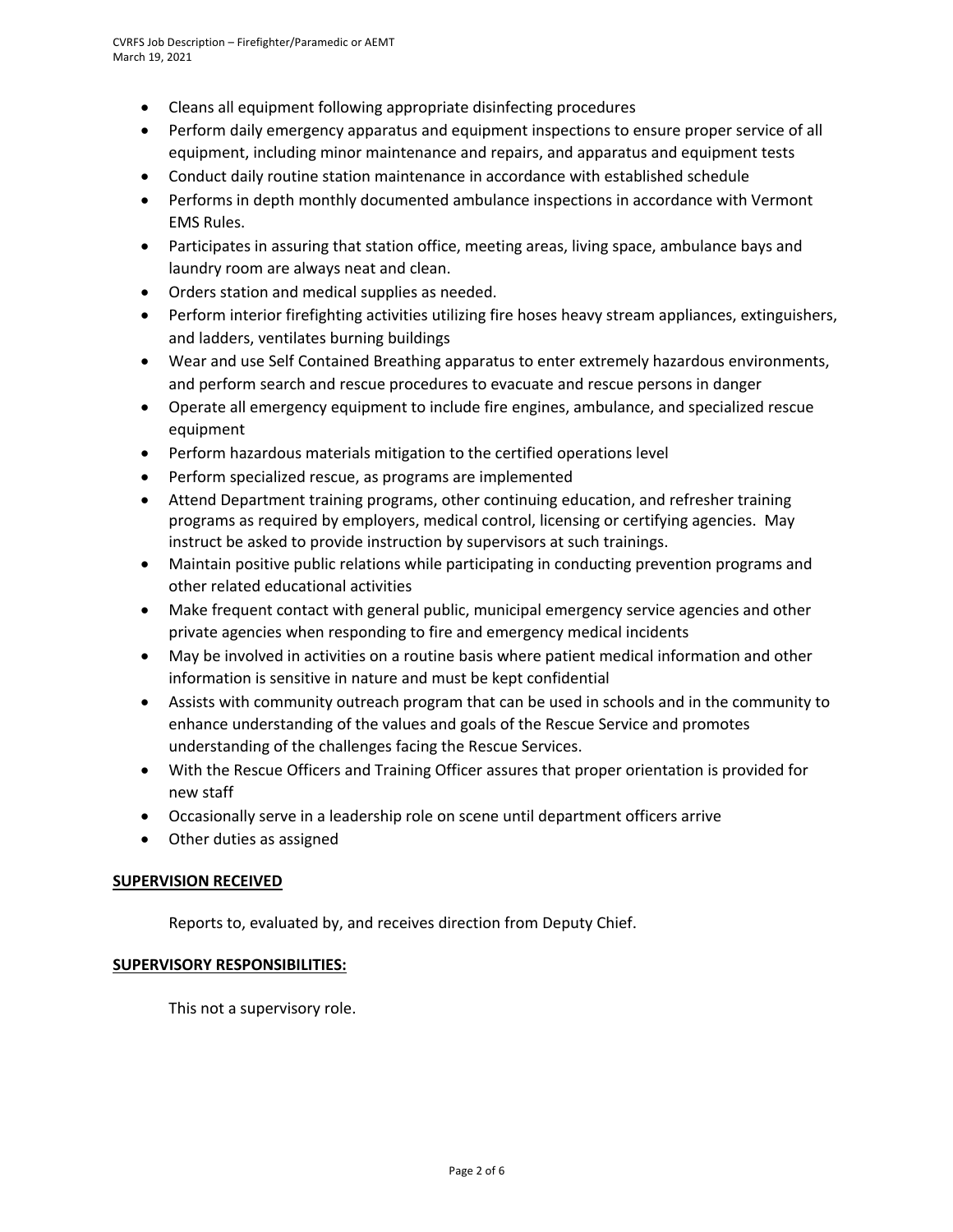**QUALIFICATIONS:** To perform this job successfully, an individual must be able to perform each essential duty satisfactorily, in addition to the following:

Must be at least 18 years of age, valid VT-EMS Advanced AEMT required – Paramedic preferred, NREMT Certified, minimum 2 years as an EMS crew chief, hold a Vermont Firefighter Level One (FF I) Certification or equivalent or higher. Employee with no prior firefighter experience must obtain Fire Fighter I status within 18 months of employment.

Must also have:

- Thorough knowledge of EMS and firefighting principals, equipment, and techniques
- The ability to obtain a working knowledge of Departmental policies and procedures
- The ability to operate ambulances, fire engines, and other emergency vehicles
- The ability to use fire hoses, forcible entry tools, and other emergency equipment
- The ability to perform continuous strenuous effort for extended periods of time under hazardous conditions and adverse weather conditions
- Working knowledge of the town layout and streets in Charlotte and other service areas as applicable
- The ability to effectively communicate both orally and in writing
- Understand and follow oral and written instructions in the English language
- The ability to rely on sense of sight and hearing to help determine the nature of an emergency and make operational decisions
- The ability to comprehend and make inferences from written material in the English language
- Background check required
- Valid Driver's License
- Dependability being reliable, punctual, responsible, and fulfilling obligations.
- Self-Control maintaining composure, keeping emotions in check, controlling anger, and avoiding aggressive behavior, even in very difficult situations.
- Stress Tolerance accepting criticism and dealing calmly and effectively with high stress situations.
- Cooperation being pleasant with others on the job and displaying a good-natured, cooperative attitude.
- Concern for Others being sensitive to others' needs and feelings and being understanding and helpful on the job.
- Attention to Detail being careful about detail and thorough in completing work tasks.
- Integrity being honest and ethical.
- Adaptability/Flexibility being open to change (positive or negative) and to considerable variety in the workplace.

*This job description in no way states or implies that these are the only duties to be performed by an employee occupying this position. Employees may be required to perform other related duties as assigned, to ensure workload coverage. Employees are required to follow any other job-related instructions and to perform any other job-related duties requested by their supervisor. This job description does not constitute an employment agreement between the employer and employee and is subject to change by the employer as the organizational needs and requirements of the job change. The job specification requirements stated are representative of minimum levels of knowledge, skills, and*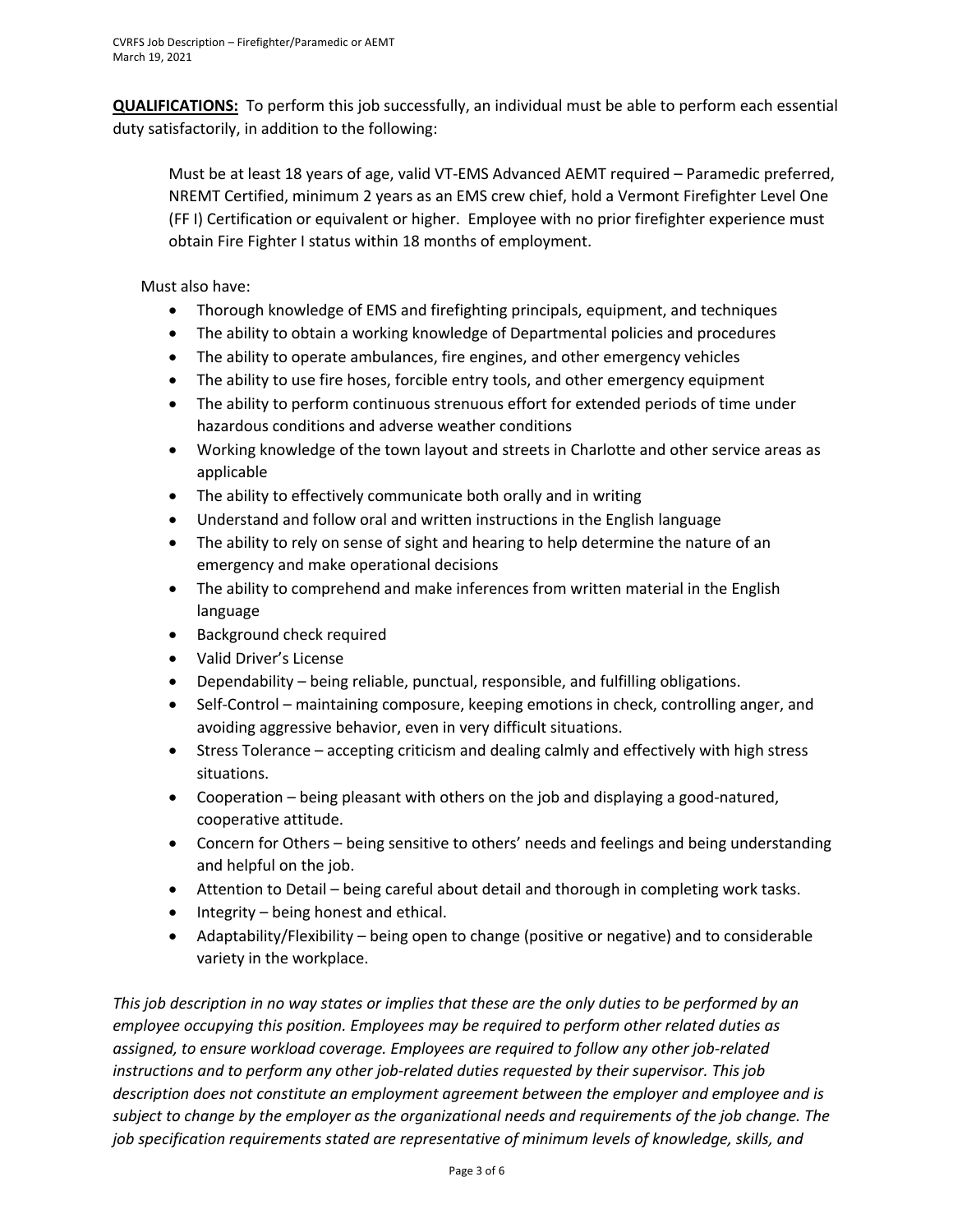*abilities to perform this job successfully. Any satisfactory equivalent combination of experience and training which ensures the ability to perform the work may substitute for the above so that the employee will possess the abilities or aptitudes to perform each duty proficiently.*

*This general outline illustrates the type of work, which characterizes the Job Classification. It is not designed to cover or contain a comprehensive listing of activities, duties, responsibilities, and qualifications that are required of the employee. Other duties, responsibilities and activities may change or be assigned at any time with or without notice. Reasonable accommodations may be made to enable individuals with disabilities to perform the essential functions.*

……………………………………………………………………………….……………..

I acknowledge I have received a copy of this job description. I further acknowledge that I have reviewed this job description and I understand all my job duties and responsibilities. I am able to perform the essential functions as outlined. I understand that my job may change on a temporary or regular basis according to the needs of CVFRS without it being specifically included in my job description. If I have any questions about the job duties not specified on this job description that I am asked to perform, I should discuss them with my immediate supervisor, the Chief or the Business Operations Manager.

I have discussed any questions I may have had about this job description prior to signing this form.

Employee's Signature **Date** Date Date Date

Employee's Name (please print)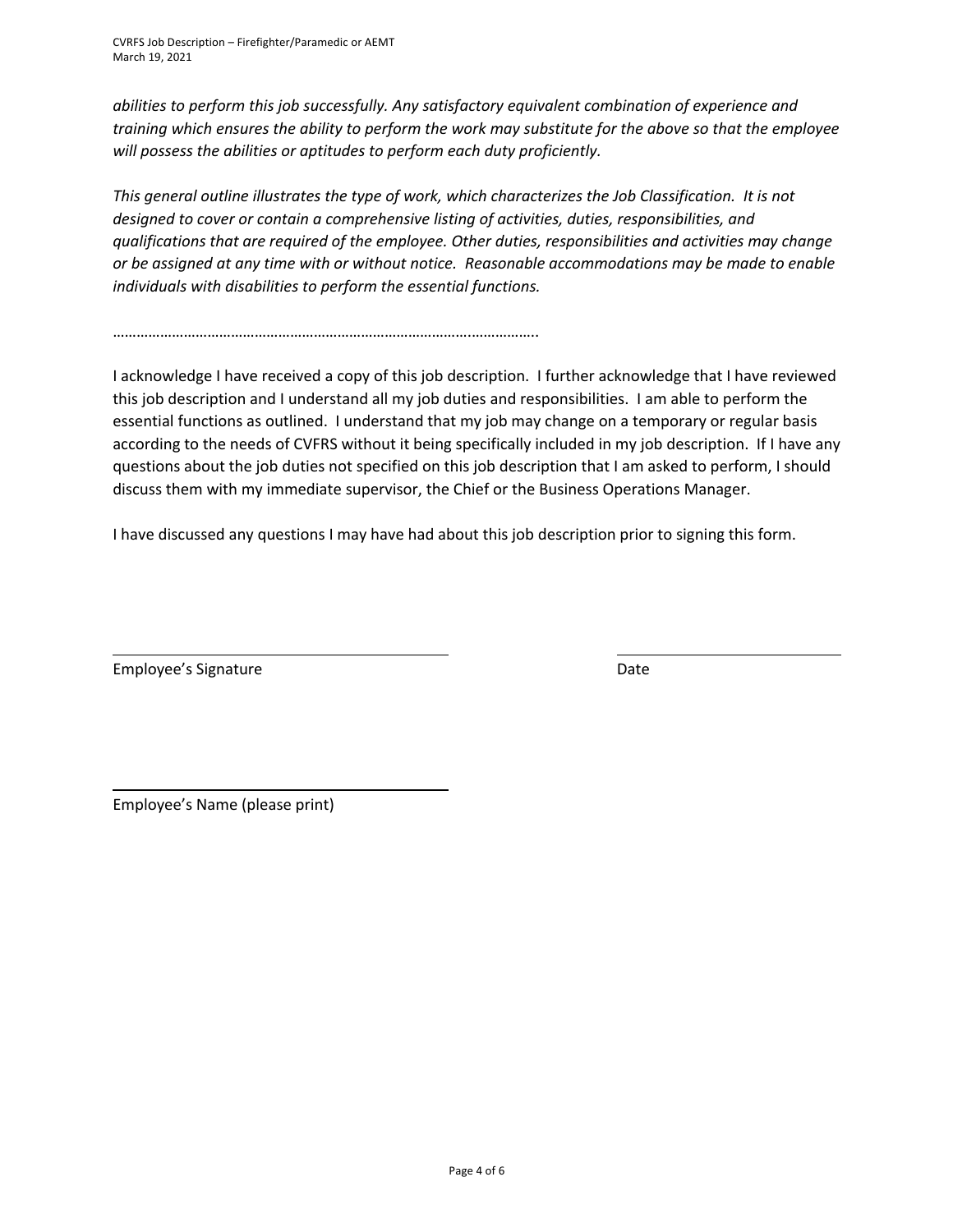**PHYSICAL EFFORT AND STRESS**. Employee must have the physical ability to perform the essential functions of the job as outlined above, in addition to the following (Indicate appropriate code below):

| <b>Frequency</b>      | Code | <b>Description</b>                                                  |
|-----------------------|------|---------------------------------------------------------------------|
| <b>Sometimes</b>      | S.   | activity may exist sporadically, but not on a consistent basis.     |
| <b>Occasionally</b>   | O    | activity exists on a consistent basis for less than 1/3 of the time |
| Frequently            | F.   | activity exists from 1/3 of the time up to 2/3 of the time          |
| Constantly            | C    | activity exists for 2/3 or more of the time                         |
| <b>Not Applicable</b> | N/A  | activity is not present in the position                             |

|                                    | Frequency<br>Code | Essential    | Not<br>Essential |
|------------------------------------|-------------------|--------------|------------------|
| <b>SITTING</b>                     | F                 | $\pmb{\chi}$ |                  |
| <b>STANDING</b>                    | $\mathsf{C}$      | Χ            |                  |
| <b>WALKING</b>                     | $\mathsf F$       | $\mathsf{X}$ |                  |
| <b>SEEING</b>                      | $\mathsf C$       | X            |                  |
| <b>HEARING</b>                     | $\mathsf{C}$      | X            |                  |
| <b>TALKING</b>                     | F                 | X            |                  |
| DEXTERITY (hands/fingers)          | $\mathsf{C}$      | $\mathsf{X}$ |                  |
| USE OF COMPUTERS AND EQUIPMENT     | O                 | X            |                  |
| <b>LIFTING</b>                     |                   |              |                  |
| Up to 150 lbs.                     | $\overline{O}$    | $\mathsf{X}$ |                  |
| 150+ lbs.                          | O                 |              | X                |
| <b>CARRYING</b>                    |                   |              |                  |
| up to 75 lbs.                      | $\mathsf F$       | X            |                  |
| $75+$ lbs.                         | O                 |              | X                |
| <b>BENDING/STOOPING</b>            | F                 | $\mathsf{X}$ |                  |
| PUSHING/PULLING                    | F                 | X            |                  |
| <b>TWISTING</b>                    | F                 | $\mathsf{X}$ |                  |
| <b>CLIMBING</b>                    | O                 | X            |                  |
| <b>BALANCING</b>                   | $\overline{O}$    | X            |                  |
| <b>CROUCHING</b>                   | F                 | Χ            |                  |
| <b>KNEELING</b>                    | $\mathsf{S}$      | $\mathsf{X}$ |                  |
| <b>CRAWLING</b>                    | $\mathsf{S}$      |              | X                |
| REACHING (i.e., overhead)          | F                 | $\mathsf{X}$ |                  |
| <b>HANDLING</b>                    | F                 | X            |                  |
| <b>DRIVING</b>                     | F                 | $\mathsf{X}$ |                  |
| REPETITIVE MOVEMENTS (hands, feet) | F                 | X            |                  |
| <b>MANAGING STRESS</b>             | F                 | $\mathsf{X}$ |                  |
| <b>RESOLVING CONFLICTS</b>         | $\mathsf{O}$      | X            |                  |